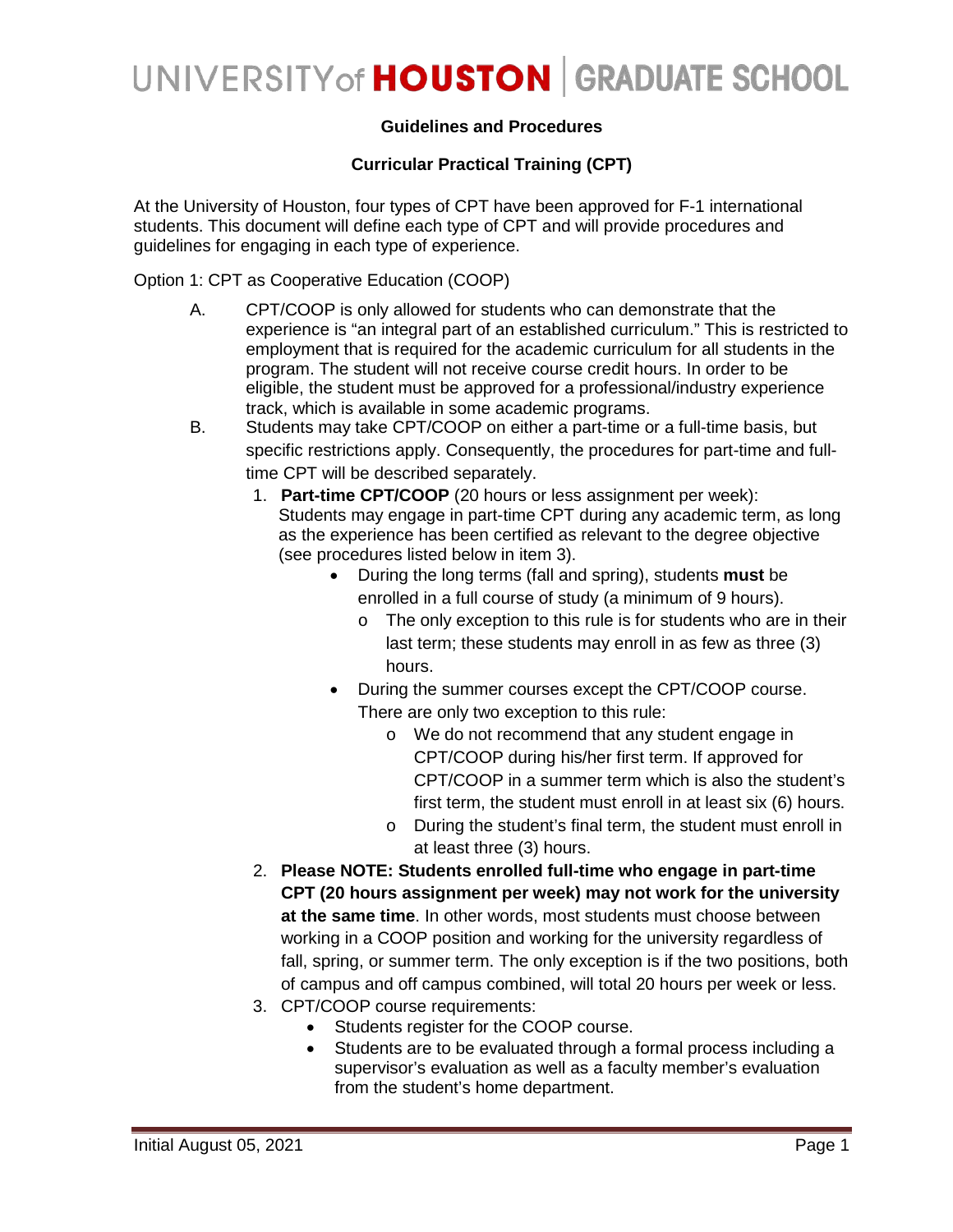- Course grade will be posted when all requirements are completed.
- 4. To enroll in a CPT/COOP course, complete the following steps:
	- Visit the ISSS office to have your eligibility for CPT determined, to receive instructions regarding immigration regulations, and to pick up the F-1 Graduate Student CPT Application Form.
	- Have your Form approved by your academic department.
		- o Approved signatures are required from the academic advisor, the department chair, and the college dean.
		- o A copy of the letter offering the CPT position to the student must be attached to the form.
	- Register for the CPT/COOP course
	- Return the Form to ISSS for authorization
- C. **Full-time CPT/COOP** (more than 20 hours assignment per week):
	- 1. Students may only engage in full-time CPT when they are not full-time students. This means that full-time CPT may only occur:
		- During the summer term when the student is either not enrolled or only enrolled in a reduced course load (less than 6 credit hours), or
		- During a student's final term, but only if the student is approved for a reduced course load.
			- o If a student is employed by the university during their final semester, they are still limited to 20 hours per week in an oncampus position. Students may obtain additional employment off campus while they are eligible for full-time CPT, but the total hours of all approved work positions must not exceed 40 hours per week.
	- 2. As with the part-time CPT/COOP, the experience must be certified as relevant to the degree objective.
	- 3. CPT/COOP course requirements:
		- Students register for the COOP course.
		- Students are be evaluated through a formal process including a supervisor's evaluation as well as a faculty member's evaluation from the student's home department.
		- Course grade will be posted when all requirements are completed.
	- 4. To enroll in a CPT/COOP course must complete the following steps:
		- Visit the ISSS office to have your eligibility for CPT determined, to receive instructions regarding immigration regulations, and to pick up the F-1 Graduate Student CPT Application Form.
		- Have your Form approved by your academic department.
			- o Approved signatures are required from the academic advisor, the department chair, and the college dean.
			- o A copy of the letter offering the CPT position to the student must be attached to the form.
		- Register for the CPT/COOP course.
		- Return the Form to ISSS for authorization.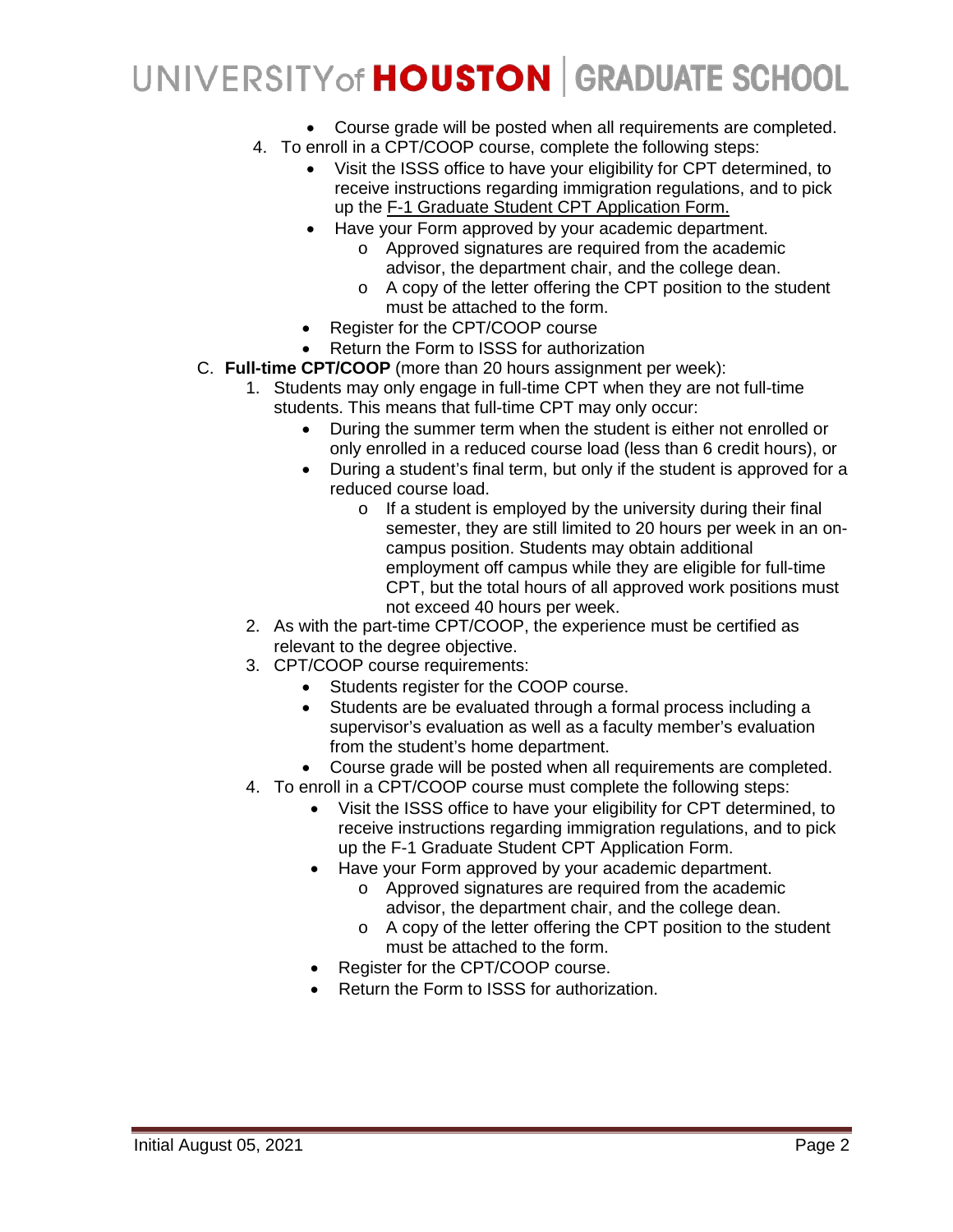Option 2: CPT as practicum/internship:

- A. This type of CPT is a practicum/internship required for all students enrolled in a particular program (e.g., HRM, clinical psychology, educational psychology) and requires that all students enroll in a practicum/internship course on their class schedule.
- B. Students taking a practicum/internship CPT may hold a graduate assistantship position if they are recommended by their departments, and if they meet the eligibility requirements.
- C. Practicum/Internship CPT may be taken during any academic term, as determined by the academic department. If a student is enrolled full-time, including a threecredit practicum/internship course, they may request full-time CPT eligibility as they are in the classroom less than full-time. Contact ISSS for assistance.
- D. Students who need to enroll in a practicum/internship course must complete the following steps:
	- Visit the ISSS office to have your eligibility for CPT determined, to receive instructions regarding immigration regulations, and to pick up the F-1 Graduate Student CPT Application Form.
	- Have your Form approved by your academic advisor.
	- Register for the practicum/internship course
	- Return the Form to ISSS for authorization.
- Option 3: CPT for course credit; not required by academic curriculum:
	- A. This type of CPT is for students in programs which do not require all students to participate in an off-campus internship/practicum, but which offer particular forcredit (elective) courses that include off-campus CPT as part of the required curriculum for that course.
	- B. Students taking a non-required course credit CPT may not also hold a graduate assistantship position while participating in this type of CPT unless the total number of hours assigned each week between both positions totals 20 hours or less.
	- C. Non-required course credit CPT may be taken during any academic term, as determined by the academic department.
	- D. Students who choose to enroll in a non-required elective course which requires CPT must complete the following steps:
		- Visit the ISSS office to have your eligibility for CPT determined, to receive instructions regarding immigration regulations, and to pick up the F-1 Graduate Student CPT Application Form.
		- Have your Form approved by your academic advisor.
		- Register for the course which requires CPT.
		- Return the Form to ISSS for authorization.

Option 4: CPT as Dissertation or Thesis Research**:**

A. Sometimes dissertation and/or thesis research can involve gathering data at a particular corporation's research and development facilities. When the student must be an employee of the corporation to gain access to these facilities and their data, the student may engage in CPT. Thus, this type of CPT is for students who must be employed at sites not affiliated with the university in order to collect data for a dissertation or thesis project.